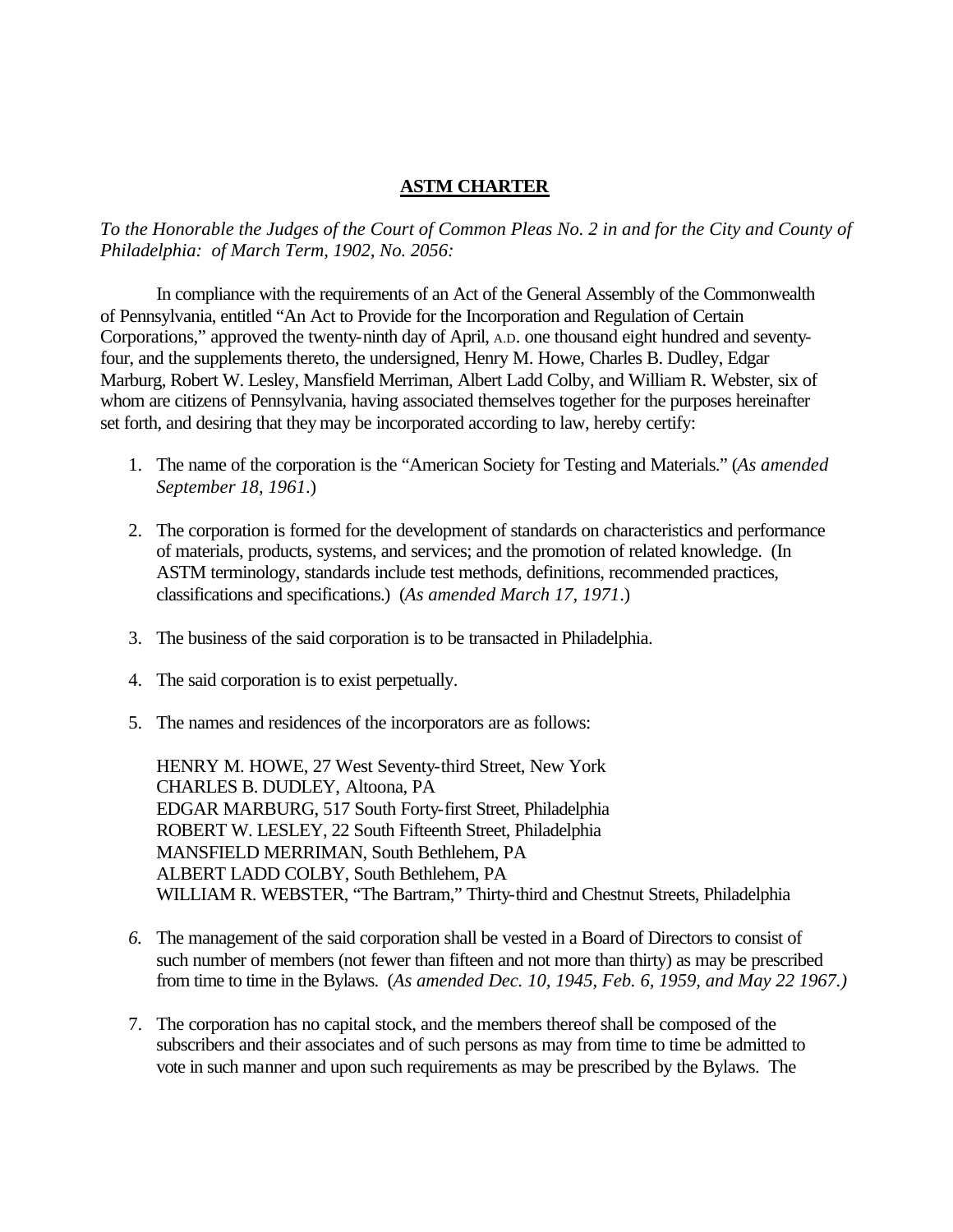corporation shall nevertheless have power to exclude, expel, or suspend members for just or legal causes, and in such legal manner as may be ordained and directed by the Bylaws.

- *8.* The Bylaws of this corporation shall be admitted and taken to be its law subordinate to the statute aforesaid: this charter; Constitution and Laws of the Commonwealth of Pennsylvania, and the Constitution of the United States; they shall be altered and amended as provided for by the Bylaws themselves; and shall prescribe the power and functions of the Board of Directors herein mentioned and those to be hereafter elected, the times and places of meetings of the Board and this corporation; the number of members who shall constitute a quorum at the meetings of the corporation, and the Board; the qualifications and manner of electing members; the manner of electing officers; and the powers are duties of such officers; and all other concerns and internal arrangements of the said corporation. (*As amended Dec. 10 1945.)*
- *9.* Notwithstanding any future construction of any of the foregoing provisions to the contrary, the Corporation shall not engage in any activity which is not educational, technical, scientific or charitable within the meaning of Section 501 (c) (3) of the Internal Revenue Code, 1954, or equivalent provisions of any amendment of such Code, or of a superseding Internal Revenue Code, or other Federal law of like import, and on dissolution of the Corporation its assets shall be distributed to an organization or organizations organized and operated for similar educational, technical, scientific, or charitable purposes. (*Added by amendment September 18, 1961).*

Witness our hands and seals this twenty-first day of March, A.D. 1902.

(Signed) Edgar Marburg, Wm. R. Webster,

Mansfield Merriman, R.W. Lesley,

Albert Ladd Colby.

## *DECREE* (for Original Charter)

And now, this third day of June, A.D., 1902, the within Charter and Certificate of Incorporation having been presented to me, the law Judge of said County, accompanied by due proof of publication of the notice of application as required by the Act of Assembly and Rules of Court in such case made and provided. I certify that I have examined and perused the said writing and have found the same to be in proper form and within the purposes named in the first class specified in section second of the Act of the General Assembly of the Commonwealth of Pennsylvania entitled "An Act to Provide for the Incorporation and Regulation of Certain Corporations," approved the twenty-ninth day of April, A.D., 1874, and the supplements thereto, and the same appearing lawful and not injurious to the community. I do hereby on motion of J. Levering Jones, Esq., on behalf of the petitioners, order and direct that the said Charter and Certificate of Incorporation aforesaid be and the same are hereby approved and that upon the recording of the same and this order and subscribers thereto and their associates shall be a corporation by the name of the "American Society for Testing Materials" for the purposes and upon the terms therein stated.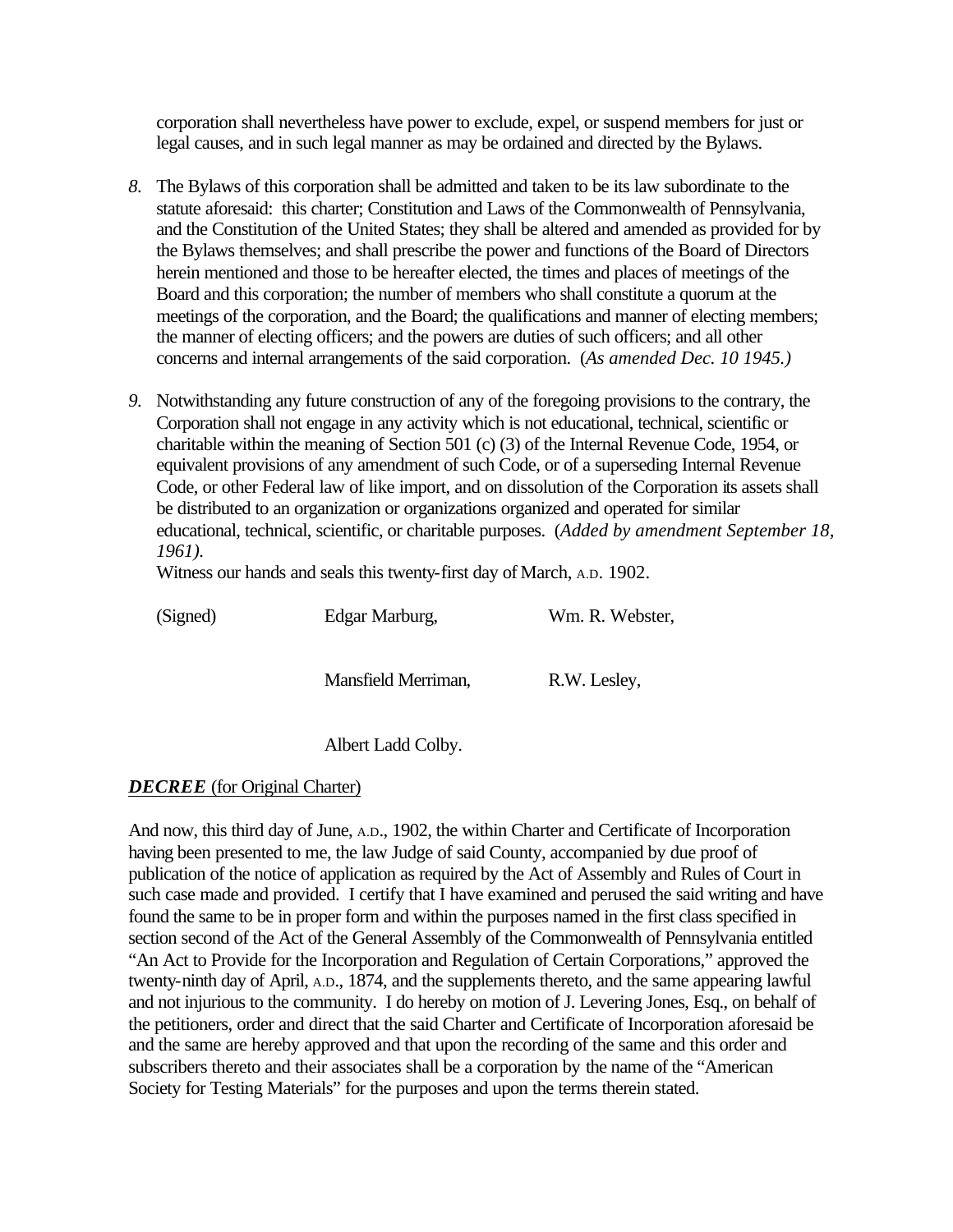(Signed) Sam'l. W. Pennypacker, *President Judge*

Recorded at Philadelphia, June 4, 1902 Charter Book No. 27, page 282, etc.

#### *DECREE* (for Amendments)

And now, to wit, this tenth day of December, 1945, the American Society for Testing Materials, by Harry Rosenblum, Esq. its attorney, having presented its application for amendment of its Charter and Articles of Amendment, as set forth in the annexed petition, together with a certified copy of the resolution authorizing the proposed amendments and Proof of Publication as required by Order of this Court heretofore entered the Court having considered the application and being of the opinion that the amendments are lawful, will be beneficial and not injurious to the community and do not conflict with the requirements of the Non-Profit Corporation Law, certifies accordingly and orders and decrees that the Articles of Amendment are approved and upon recording of the Articles and this Decree the amendments specified in the petition shall be a part of the Charter.

## BY THE COURT:

(Signed) James Gay Gordon, Jr. *Judge*

Recorded at Philadelphia, January 15, 1946. Charter Book No. 139, page 543, etc.

## *DECREE* (for Amendments)

And not, to wit, this sixth day of February, 1959, the American Society for Testing and Materials, by Harry Rosenblum, Esq., its attorney, having presented its application for amendment of its Charter and Articles of Amendment, as set forth in the annexed petition, together with a certified copy of the resolution authorizing the proposed amendments and Proof of Publication as required by Order of this Court heretofore entered, the Court having considered the application and being of the opinion that the amendments are lawful, will be beneficial and not injurious to the community and do not conflict with the requirements of the Non-Profit Corporation Law, certifies accordingly and ORDERS and DECREES that the Articles and Amendment are approved and upon recording of the Articles and this decree the amendments specified in the petition shall be a part of the Charter.

## BY THE COURT:

(Signed) Vincent A. Carroll, *P.J*

Recorded in Office of the Commissioner of Records of Philadelphia, February 17, 1959.

## *DECREE* (for Amendments)

*.*

AND NOW, to wit, this 18<sup>th</sup> day of September 1961, the American Society for Testing and Materials, by Harry Rosenblum, Esq. its attorney, having presented its application for amendment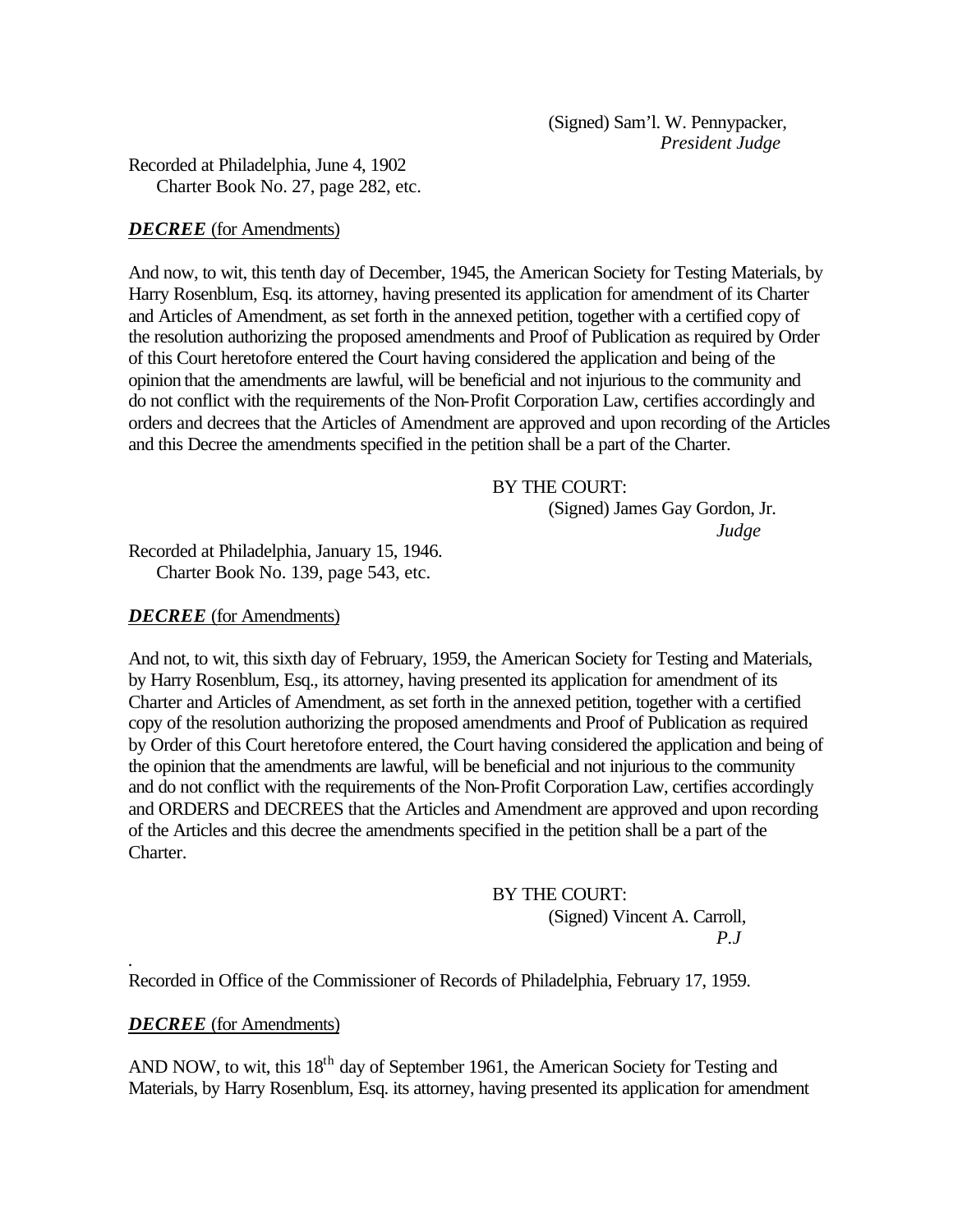of its Charter and Articles of Amendment, as set forth in the annexed petition, together with a certified copy of the resolution authorizing the proposed amendments and Proof of Publication as required by Order of this Court heretofore entered, the Court, having considered the application and being of the opinion that the amendments are lawful, will be beneficial and not injurious to the community and do not conflict with the requirements of the Non-Profit Corporation Law, CERTIFIES accordingly and ORDERS and DECREES that the Articles of Amendment are approved and upon recording of the Articles and this Decree the amendments specified in the petition shall be a part of the Charter.

# BY THE COURT:

(Signed) Sporkin  *J.*

Recorded at the Philadelphia, PA, October 9, 1961 in the Office of the Commissioner of Records, Miscellaneous Book No. 432, page 491, etc.

## *DECREE* (for Amendments)

AND NOW, to wit, this 22<sup>nd</sup> day of May, 1967, the American Society for Testing and Materials, by Harry Rosenblum, Esq., its Attorney, having presented its application for amendment of its Charter and Articles of Amendment, as set forth in the annexed petition, together with a certified copy of the resolutions authorizing the proposed amendments and Proof of Publication as required by Order of this Court heretofore entered, the Court, having considered the application and being of the opinion that the amendments are lawful, will be beneficial and not injurious to the community and do not conflict with the requirements of the Nonprofit Corporation Law, CERTIFIES accordingly and ORDERS and DECREES that the Articles of Amendment are approved and upon recording of the Articles and this Decree the amendments specified in the petition shall be a part of the Charter.

#### BY THE COURT:

(Signed) Vincent A. Carroll,

*P.J.*

Recorded at Philadelphia, PA, June 2, 1967, in the Office of the Commissioner of Records, Miscellaneous Book C.A.D. No. 803, page 459, etc.

#### *DECREE* (for Amendments)

AND NOW, to wit, this  $17<sup>th</sup>$  day of March, 1971, the American Society for Testing and Materials, by Harry Rosenblum, Esq., its attorney, having presented its application for amendment of its Charter and Articles of Amendment, as set forth in the annexed petition, together with a certified copy of the resolutions authorizing the proposed amendments and Proof of Publication as required by Order of this Court heretofore entered, the Court, having considered the application and being of the opinion that the amendments are lawful, will be beneficial and not injurious to the community and do not conflict with the requirements of the Non-profit Corporation Law, CERTIFIES accordingly and ORDERS and DECREES that the Articles of Amendment are approved and upon